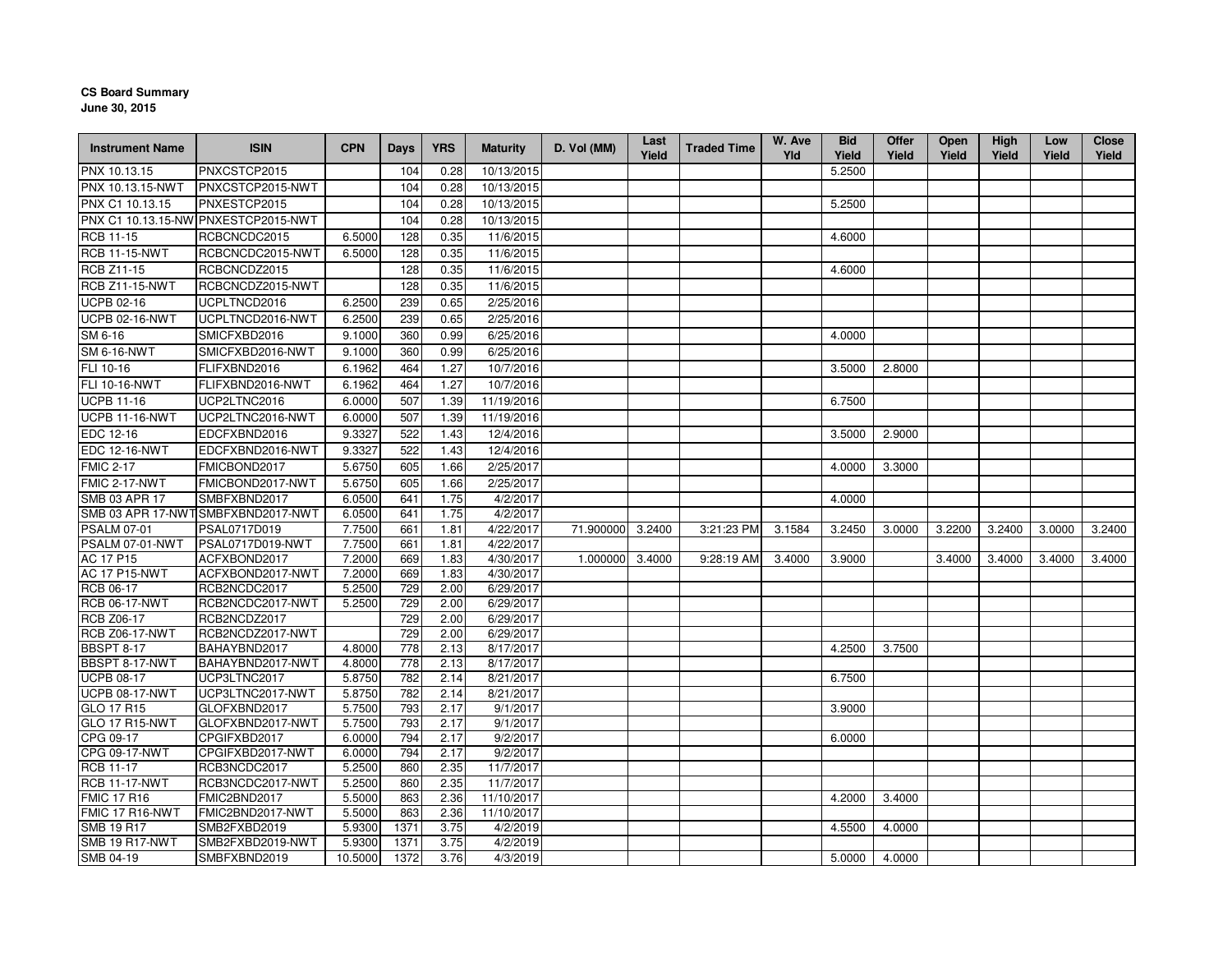| <b>Instrument Name</b>              | <b>ISIN</b>                       | <b>CPN</b>       | Days         | <b>YRS</b>   | <b>Maturity</b>        | D. Vol (MM) | Last<br>Yield | <b>Traded Time</b> | W. Ave<br>Yld | <b>Bid</b><br>Yield | <b>Offer</b><br>Yield | <b>Open</b><br>Yield | <b>High</b><br>Yield | Low<br>Yield | <b>Close</b><br>Yield |
|-------------------------------------|-----------------------------------|------------------|--------------|--------------|------------------------|-------------|---------------|--------------------|---------------|---------------------|-----------------------|----------------------|----------------------|--------------|-----------------------|
| <b>SMB 04-19-NWT</b>                | SMBFXBND2019-NWT                  | 10.5000          | 1372         | 3.76         | 4/3/2019               |             |               |                    |               |                     |                       |                      |                      |              |                       |
| ALI 19 R17                          | ALIFXBND2019                      | 5.6250           | 1396         | 3.82         | 4/27/2019              |             |               |                    |               | 4.2500              | 3.7000                |                      |                      |              |                       |
| ALI 19 R17-NWT                      | ALIFXBND2019-NWT                  | 5.6250           | 1396         | 3.82         | 4/27/2019              |             |               |                    |               |                     |                       |                      |                      |              |                       |
| GLO 19 R17                          | GLOFXBND2019                      | 6.0000           | 1431         | 3.92         | 6/1/2019               |             |               |                    |               | 4.1500              |                       |                      |                      |              |                       |
| <b>GLO 19 R17-NWT</b>               | GLOFXBND2019-NWT                  | 6.0000           | 1431         | 3.92         | 6/1/2019               |             |               |                    |               |                     |                       |                      |                      |              |                       |
| FLI 19 R17                          | FLIFXBND2019                      | 6.2731           | 1438         | 3.94         | 6/8/2019               | 10.000000   | 4.1625        | 3:38:31 PM         | 4.1625        | 4.5000              | 3.9000                | 4.1625               | 4.1625               | 4.1625       | 4.1625                |
| FLI 19 R17-NWT                      | FLIFXBND2019-NWT                  | 6.2731           | 1438         | 3.94         | 6/8/2019               |             |               |                    |               |                     |                       |                      |                      |              |                       |
| SM 19 R17                           | SMICFXBD2019                      | 6.0000           | 1476         | 4.04         | 7/16/2019              |             |               |                    |               | 4.5250              | 3.9000                |                      |                      |              |                       |
| <b>SM 19 R17-NWT</b>                | SMICFXBD2019-NWT                  | 6.0000           | 1476         | 4.04         | 7/16/2019              |             |               |                    |               |                     |                       |                      |                      |              |                       |
| <b>FMIC 19 R17</b>                  | FMICBOND2019                      | 5.7500           | 1501         | 4.11         | 8/10/2019              |             |               |                    |               | 6.2500              |                       |                      |                      |              |                       |
| FMIC 19 R17-NWT                     | FMICBOND2019-NWT                  | 5.7500           | 1501         | 4.11         | 8/10/2019              |             |               |                    |               |                     |                       |                      |                      |              |                       |
| JGS 08-19                           | JGSFXBND2019                      | 5.2317           | 1518         | 4.16         | 8/27/2019              | 3.900000    | 3.9750        | 3:36:14 PM         | 4.0557        | 4.3750              | 3.8000                | 4.3700               | 4.3700               | 3.8500       | 3.9750                |
| <b>JGS 08-19-NWT</b>                | JGSFXBND2019-NWT                  | 5.2317           | 1518         | 4.16         | 8/27/2019              |             |               |                    |               |                     |                       |                      |                      |              |                       |
| <b>GTCAP 11-19</b>                  | GTCFXBND2019                      | 4.7106           | 1590         | 4.35         | 11/7/2019              | 1.000000    | 3.8500        | 11:08:48 AM        | 3.8500        | 4.6500              |                       | 3.8500               | 3.8500               | 3.8500       | 3.8500                |
| GTCAP 11-19-NWT                     | GTCFXBND2019-NWT                  | 4.7106           | 1590         | 4.35         | 11/7/2019              |             |               |                    |               |                     |                       |                      |                      |              |                       |
| <b>VLL 19 R17</b>                   | VLLFXBND2019                      | 5.6542           | 1592         | 4.36         | 11/9/2019              |             |               |                    |               | 5.9000              | 5.4000                |                      |                      |              |                       |
| VLL 19 R17-NWT                      | VLLFXBND2019-NWT                  | 5.6542           | 1592         | 4.36         | 11/9/2019              |             |               |                    |               |                     |                       |                      |                      |              |                       |
| AC 19 R16                           | ACFXBOND2019                      | 5.4500           | 1606         | 4.40         | 11/23/2019             | 7.000000    | 4.0520        | 9:12:08 AM         | 4.0520        | 4.2000              | 3.8500                | 4.0520               | 4.0520               | 4.0520       | 4.0520                |
| <b>AC 19 R16-NWT</b>                | ACFXBOND2019-NWT                  | 5.4500           | 1606         | 4.40         | 11/23/2019             |             |               |                    |               |                     |                       |                      |                      |              |                       |
| GTCAP 20 R17                        | GTCFXBND2020                      | 4.8371           | 1702         | 4.66         | 2/27/2020              | 1.000000    | 4.5000        | 2:38:32 PM         | 4.5000        | 4.6000              | 4.0000                | 4.5000               | 4.5000               | 4.5000       | 4.5000                |
|                                     | GTCAP 20 R17-NWT GTCFXBND2020-NWT | 4.8371           | 1702         | 4.66         | 2/27/2020              |             |               |                    |               |                     |                       |                      |                      |              |                       |
| SMPH 03-20                          | SMPHFXBD2020                      | 5.1000           | 1705         | 4.67         | 3/1/2020               |             |               |                    |               | 4.7500              |                       |                      |                      |              |                       |
| <b>SMPH 03-20-NWT</b>               | SMPHFXBD2020-NWT                  | 5.1000           | 1705         | 4.67         | 3/1/2020               |             |               |                    |               |                     |                       |                      |                      |              |                       |
| CPG 20 R18                          | CPGIFXBD2020                      | 6.6878           | 1706         | 4.67         | 3/2/2020               |             |               |                    |               | 6.2500              | 5.0000                |                      |                      |              |                       |
| <b>CPG 20 R18-NWT</b>               | CPGIFXBD2020-NWT                  | 6.6878           | 1706         | 4.67         | 3/2/2020               |             |               |                    |               |                     |                       |                      |                      |              |                       |
| MBT 04-20                           | MBTLTNCD2020                      | 4.0000           | 1759         | 4.82         | 4/24/2020              |             |               |                    |               |                     |                       |                      |                      |              |                       |
| EDC 20 R18                          | EDCFXBND2020                      | 4.1583           | 1768         | 4.84         | 5/3/2020               |             |               |                    |               | 4.6500              | 4.0000                |                      |                      |              |                       |
| EDC 20 R18-NWT                      | EDCFXBND2020-NWT                  | 4.1583           | 1768         | 4.84         | 5/3/2020               |             |               |                    |               |                     |                       |                      |                      |              |                       |
| PNB 06-20                           | PNBLTNCD2020                      | 4.1250           | 1808         | 4.95         | 6/12/2020              |             |               |                    |               |                     |                       |                      |                      |              |                       |
| <b>RCB 06-20</b>                    | RCBLTNCD2020                      | 4.1250           | 1815         | 4.97         | 6/19/2020              |             |               |                    |               |                     |                       |                      |                      |              |                       |
| GLO 20 R18                          | GLOFXBND2020                      | 4.8875           | 1843         | 5.05         | 7/17/2020              |             |               |                    |               | 4.3500              | 4.0000                |                      |                      |              |                       |
| <b>GLO 20 R18-NWT</b>               | GLOFXBND2020-NWT                  | 4.8875           | 1843         | 5.05         | 7/17/2020              |             |               |                    |               |                     |                       |                      |                      |              |                       |
| <b>SLTC 20 R18</b>                  | SLTCFXBD2020                      | 4.9925           | 1879         | 5.14         | 8/22/2020              |             |               |                    |               | 5.5000              |                       |                      |                      |              |                       |
| SLTC 20 R18-NWT<br><b>BDO 10-20</b> | SLTCFXBD2020-NWT<br>BDO2LTNC2020  | 4.9925<br>3.7500 | 1879<br>1924 | 5.14<br>5.27 | 8/22/2020<br>10/6/2020 |             |               |                    |               |                     |                       |                      |                      |              |                       |
| ALI 20 R19                          | ALIFXBND2020                      | 4.6250           | 1928         | 5.28         | 10/10/2020             |             |               |                    |               | 4.4500              |                       |                      |                      |              |                       |
| <b>ALI 20 R19-NWT</b>               |                                   |                  | 1928         | 5.28         | 10/10/2020             |             |               |                    |               |                     | 4.0000                |                      |                      |              |                       |
| FLI 20 R19                          | ALIFXBND2020-NWT<br>FLIFXBND2020  | 4.6250<br>4.8562 | 1957         | 5.36         | 11/8/2020              |             |               |                    |               | 4.7000              | 4.0000                |                      |                      |              |                       |
| <b>FLI 20 R19-NWT</b>               | FLIFXBND2020-NWT                  | 4.8562           | 1957         | 5.36         | 11/8/2020              |             |               |                    |               |                     |                       |                      |                      |              |                       |
| AEV 20 R19                          | AEVFXBND2020                      | 4.4125           | 1970         | 5.39         | 11/21/2020             |             |               |                    |               | 4.9000              |                       |                      |                      |              |                       |
| AEV 20 R19-NWT                      | AEVFXBND2020-NWT                  | 4.4125           | 1970         | 5.39         | 11/21/2020             |             |               |                    |               |                     |                       |                      |                      |              |                       |
| MER 20 P19                          | MERFXBND2020                      | 4.3750           | 1991         | 5.45         | 12/12/2020             |             |               |                    |               | 4.4000              | 4.0000                |                      |                      |              |                       |
| <b>MER 20 P19-NWT</b>               | MERFXBND2020-NWT                  | 4.3750           | 1991         | 5.45         | 12/12/2020             |             |               |                    |               |                     |                       |                      |                      |              |                       |
| <b>TEL 21 R19</b>                   | TELFXBND2021                      | 5.2250           | 2047         | 5.60         | 2/6/2021               |             |               |                    |               | 4.6950              |                       |                      |                      |              |                       |
| <b>TEL 21 R19-NWT</b>               | TELFXBND2021-NWT                  | 5.2250           | 2047         | 5.60         | 2/6/2021               |             |               |                    |               |                     |                       |                      |                      |              |                       |
| ABS 21 R19                          | ABSFXBND2021                      | 5.3350           | 2051         | 5.62         | 2/10/2021              |             |               |                    |               | 6.0000              |                       |                      |                      |              |                       |
| ABS 21 R19-NWT                      | ABSFXBND2021-NWT                  | 5.3350           | 2051         | 5.62         | 2/10/2021              |             |               |                    |               |                     |                       |                      |                      |              |                       |
| <b>ROCK 21 R19</b>                  | ROCKFXBD2021                      | 5.0932           | 2056         | 5.63         | 2/15/2021              |             |               |                    |               | 5.1000              | 4.3000                |                      |                      |              |                       |
| ROCK 21 R19-NWT                     | ROCKFXBD2021-NWT                  | 5.0932           | 2056         | 5.63         | 2/15/2021              |             |               |                    |               |                     |                       |                      |                      |              |                       |
| <b>JGS 21 R19</b>                   | JGSFXBND2021                      | 5.2442           | 2068         | 5.66         | 2/27/2021              |             |               |                    |               | 4.8500              |                       |                      |                      |              |                       |
|                                     |                                   |                  |              |              |                        |             |               |                    |               |                     |                       |                      |                      |              |                       |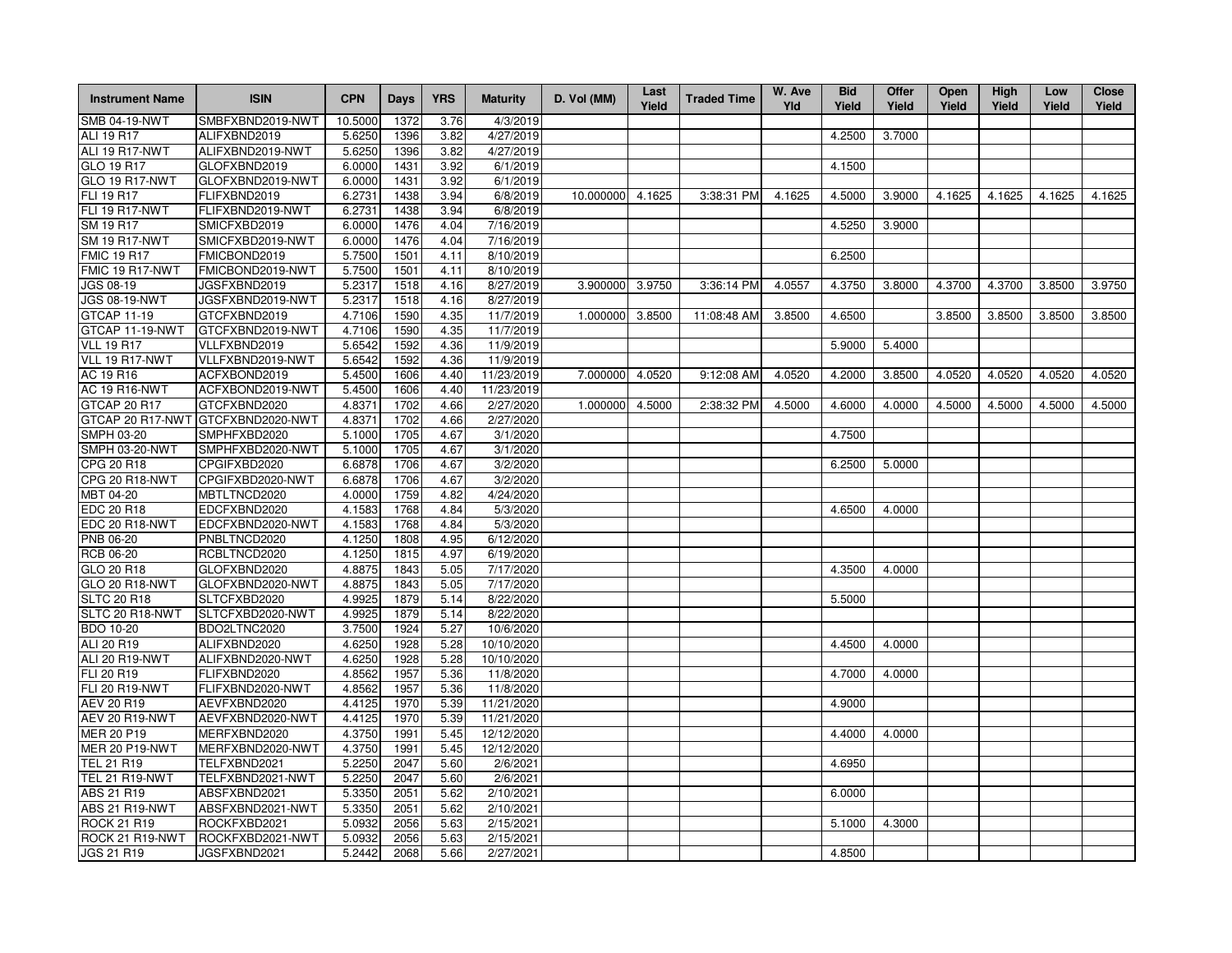| <b>Instrument Name</b> | <b>ISIN</b>      | <b>CPN</b> | Days | <b>YRS</b> | <b>Maturity</b> | D. Vol (MM) | Last<br>Yield | <b>Traded Time</b> | W. Ave<br>Yld | <b>Bid</b><br>Yield | Offer<br>Yield | Open<br>Yield | High<br>Yield | Low<br>Yield | <b>Close</b><br>Yield |
|------------------------|------------------|------------|------|------------|-----------------|-------------|---------------|--------------------|---------------|---------------------|----------------|---------------|---------------|--------------|-----------------------|
| JGS 21 R19-NWT         | JGSFXBND2021-NWT | 5.2442     | 2068 | 5.66       | 2/27/2021       |             |               |                    |               |                     |                |               |               |              |                       |
| <b>MNTC 21 R19</b>     | MNTCFXBD2021     | 5.0700     | 2100 | 5.75       | 3/31/2021       |             |               |                    |               | 4.7500              |                |               |               |              |                       |
| MNTC 21 R19-NWT        | MNTCFXBD2021-NWT | 5.0700     | 2100 | 5.75       | 3/31/2021       |             |               |                    |               |                     |                |               |               |              |                       |
| SMB 21 R19             | SMBFXBND2021     | 5.5000     | 2102 | 5.75       | 4/2/2021        | 8.450000    | 4.9500        | 2:16:42 PM         | 4.8966        | 5.1500              | 4.5000         | 4.8000        | 4.9500        | 4.8000       | 4.9500                |
| <b>SMB 21 R19-NWT</b>  | SMBFXBND2021-NWT | 5.5000     | 2102 | 5.75       | 4/2/2021        |             |               |                    |               |                     |                |               |               |              |                       |
| <b>VLL 21 R19</b>      | VLLFXBND2021     | 5.9437     | 2139 | 5.86       | 5/9/2021        |             |               |                    |               | 6.0000              |                |               |               |              |                       |
| VLL 21 R19-NWT         | VLLFXBND2021-NWT | 5.9437     | 2139 | 5.86       | 5/9/2021        |             |               |                    |               |                     |                |               |               |              |                       |
| AC 05-21               | ACFXBOND2021     | 6.8000     | 2142 | 5.86       | 5/12/2021       |             |               |                    |               | 4.5500              | 4.1000         |               |               |              |                       |
| AC 05-21-NWT           | ACFXBOND2021-NWT | 6.8000     | 2142 | 5.86       | 5/12/2021       |             |               |                    |               |                     |                |               |               |              |                       |
| SM 21 R19              | SMICFXBD2021     | 5.2958     | 2149 | 5.88       | 5/19/2021       | 2.350000    | 4.7750        | 2:37:09 PM         | 4.7750        | 4.7725              |                | 4.7750        | 4.7750        | 4.7750       | 4.7750                |
| <b>SM 21 R19-NWT</b>   | SMICFXBD2021-NWT | 5.2958     | 2149 | 5.88       | 5/19/2021       |             |               |                    |               |                     |                |               |               |              |                       |
| CHI 21 R19             | CHIFXBND2021     | 5.3200     | 2167 | 5.93       | 6/6/2021        |             |               |                    |               | 5.5000              | 4.8500         |               |               |              |                       |
| CHI 21 R19-NWT         | CHIFXBND2021-NWT | 5.3200     | 2167 | 5.93       | 6/6/2021        |             |               |                    |               |                     |                |               |               |              |                       |
| GTCAP 21 R19           | GTCFXBND2021     | 5.1965     | 2229 | 6.10       | 8/7/2021        |             |               |                    |               | 4.8500              |                |               |               |              |                       |
| GTCAP 21 R19-NWT       | GTCFXBND2021-NWT | 5.1965     | 2229 | 6.10       | 8/7/2021        |             |               |                    |               |                     |                |               |               |              |                       |
| <b>SMPH 21 R19</b>     | SMPHFXBD2021     | 5.2006     | 2254 | 6.17       | 9/1/2021        |             |               |                    |               | 4.9750              |                |               |               |              |                       |
| SMPH 21 R19-NWT        | SMPHFXBD2021-NWT | 5.2006     | 2254 | 6.17       | 9/1/2021        |             |               |                    |               |                     |                |               |               |              |                       |
| CPG 21 R20             | CPGIFXBD2021     | 6.9758     | 2255 | 6.17       | 9/2/2021        |             |               |                    |               | 6.5000              |                |               |               |              |                       |
| CPG 21 R20-NWT         | CPGIFXBD2021-NWT | 6.9758     | 2255 | 6.17       | 9/2/2021        |             |               |                    |               |                     |                |               |               |              |                       |
| AP 21 R19              | APCFXBND2021     | 5.2050     | 2263 | 6.20       | 9/10/2021       |             |               |                    |               | 5.2000              |                |               |               |              |                       |
| AP 21 R19-NWT          | APCFXBND2021-NWT | 5.2050     | 2263 | 6.20       | 9/10/2021       |             |               |                    |               |                     |                |               |               |              |                       |
| MBT 11-21              | MBTLTNCD2021     | 4.2500     | 2335 | 6.39       | 11/21/2021      |             |               |                    |               |                     |                |               |               |              |                       |
| FLI 21 R20             | FLIFXBND2021     | 5.4000     | 2348 | 6.43       | 12/4/2021       |             |               |                    |               | 4.9000              | 4.3000         |               |               |              |                       |
| <b>FLI 21 R20-NWT</b>  | FLIFXBND2021-NWT | 5.4000     | 2348 | 6.43       | 12/4/2021       |             |               |                    |               |                     |                |               |               |              |                       |
| RLC 02-22              | RLCFXBND2022     | 4.8000     | 2429 | 6.65       | 2/23/2022       | 1.000000    | 4.3250        | 11:08:23 AM        | 4.3250        | 4.9500              | 4.3000         | 4.3250        | 4.3250        | 4.3250       | 4.3250                |
| <b>RLC 02-22-NWT</b>   | RLCFXBND2022-NWT | 4.8000     | 2429 | 6.65       | 2/23/2022       |             |               |                    |               |                     |                |               |               |              |                       |
| <b>SMB 22 R19</b>      | SMBFXBND2022     | 6.6000     | 2467 | 6.75       | 4/2/2022        | 20.000000   | 5.0000        | 3:32:57 PM         | 4.9975        | 5.1000              | 4.8000         | 4.9950        | 5.0000        | 4.9950       | 5.0000                |
| <b>SMB 22 R19-NWT</b>  | SMBFXBND2022-NWT | 6.6000     | 2467 | 6.75       | 4/2/2022        |             |               |                    |               |                     |                |               |               |              |                       |
| ALI 22 R19             | ALIFXBND2022     | 6.0000     | 2492 | 6.82       | 4/27/2022       |             |               |                    |               | 4.8650              | 4.3100         |               |               |              |                       |
| ALI 22 R19-NWT         | ALIFXBND2022-NWT | 6.0000     | 2492 | 6.82       | 4/27/2022       |             |               |                    |               |                     |                |               |               |              |                       |
| ALI 22 4.5             | ALI2FXBD2022     | 4.5000     | 2494 | 6.83       | 4/29/2022       |             |               |                    |               | 4.4950              | 4.1000         |               |               |              |                       |
| ALI 22 4.5-NWT         | ALI2FXBD2022-NWT | 4.5000     | 2494 | 6.83       | 4/29/2022       |             |               |                    |               |                     |                |               |               |              |                       |
| <b>SLTC 22 R20</b>     | SLTCFXBD2022     | 5.5796     | 2517 | 6.89       | 5/22/2022       |             |               |                    |               | 5.7500              | 4.3000         |               |               |              |                       |
| SLTC 22 R20-NWT        | SLTCFXBD2022-NWT | 5.5796     | 2517 | 6.89       | 5/22/2022       |             |               |                    |               |                     |                |               |               |              |                       |
| SM 22 R19              | SMICFXBD2022     | 6.9442     | 2572 | 7.04       | 7/16/2022       |             |               |                    |               | 5.0000              | 4.3000         |               |               |              |                       |
| <b>SM 22 R19-NWT</b>   | SMICFXBD2022-NWT | 6.9442     | 2572 | 7.04       | 7/16/2022       |             |               |                    |               |                     |                |               |               |              |                       |
| GTCAP 23 R20           | GTCFXBND2023     | 5.0937     | 2798 | 7.66       | 2/27/2023       |             |               |                    |               | 5.5000              |                |               |               |              |                       |
| GTCAP 23 R20-NWT       | GTCFXBND2023-NWT | 5.0937     | 2798 | 7.66       | 2/27/2023       |             |               |                    |               |                     |                |               |               |              |                       |
| EDC 23 R19             | EDCFXBND2023     | 4.7312     | 2863 | 7.84       | 5/3/2023        |             |               |                    |               | 7.0000              |                |               |               |              |                       |
| EDC 23 R19-NWT         | EDCFXBND2023-NWT | 4.7312     | 2863 | 7.84       | 5/3/2023        |             |               |                    |               |                     |                |               |               |              |                       |
| GLO 23 R20             | GLOFXBND2023     | 5.2792     | 2938 | 8.04       | 7/17/2023       |             |               |                    |               | 4.8500              |                |               |               |              |                       |
| GLO 23 R20-NWT         | GLOFXBND2023-NWT | 5.2792     | 2938 | 8.04       | 7/17/2023       |             |               |                    |               |                     |                |               |               |              |                       |
| FLI 23 R20             | FLIFXBND2023     | 5.4333     | 3052 | 8.36       | 11/8/2023       |             |               |                    |               | 5.5500              |                |               |               |              |                       |
| <b>FLI 23 R20-NWT</b>  | FLIFXBND2023-NWT | 5.4333     | 3052 | 8.36       | 11/8/2023       |             |               |                    |               |                     |                |               |               |              |                       |
| AEV 23 R20             | AEVFXBND2023     | 4.6188     | 3065 | 8.39       | 11/21/2023      |             |               |                    |               | 5.5000              |                |               |               |              |                       |
| <b>AEV 23 R20-NWT</b>  | AEVFXBND2023-NWT | 4.6188     | 3065 | 8.39       | 11/21/2023      |             |               |                    |               |                     |                |               |               |              |                       |
| FDC 24 R21             | FDCFXBND2024     | 6.1458     | 3129 | 8.57       | 1/24/2024       | 5.000000    | 5.1250        | 3:36:42 PM         | 5.1250        | 5.6750              |                | 5.1250        | 5.1250        | 5.1250       | 5.1250                |
| FDC 24 R21-NWT         | FDCFXBND2024-NWT | 6.1458     | 3129 | 8.57       | 1/24/2024       |             |               |                    |               |                     |                |               |               |              |                       |
| ALI 24 R20             | ALIFXBND2024     | 5.0000     | 3135 | 8.58       | 1/30/2024       | 3.600000    | 4.5000        | 9:19:57 AM         | 4.5000        | 4.9000              | 4.5000         | 4.5000        | 4.5000        | 4.5000       | 4.5000                |
| <b>ALI 24 R20-NWT</b>  | ALIFXBND2024-NWT | 5.0000     | 3135 | 8.58       | 1/30/2024       |             |               |                    |               |                     |                |               |               |              |                       |